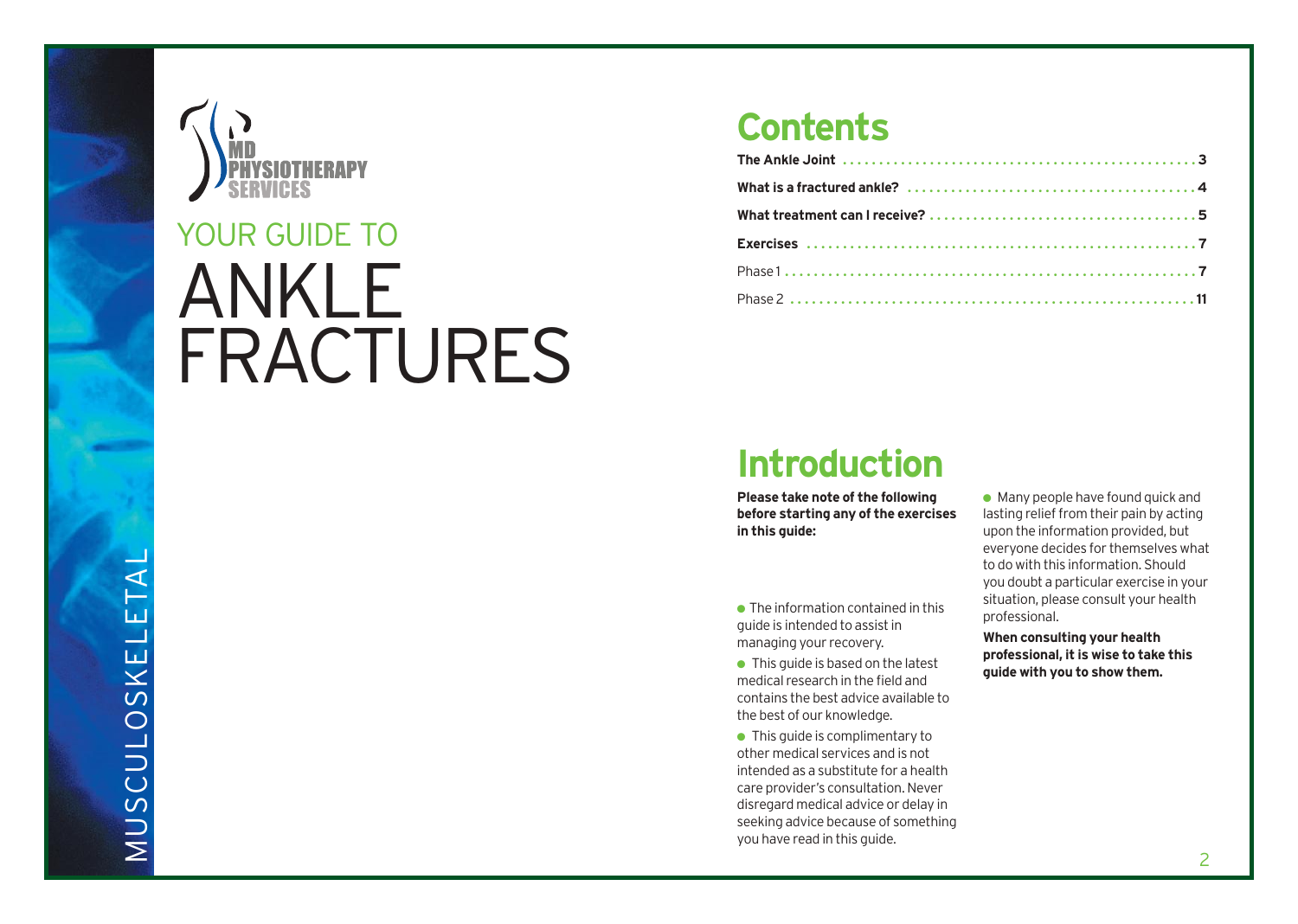### **The ankle joint**

The ankle is a joint that is formed by the **tibia** and **fibula** (shin bones) and the **talus** (bone of the foot). The stability of the joint comes from several factors:

**1.** The unique structural arrangement of the bones forming the joint

**2.** The ligaments surrounding the joint

Joint instability can therefore develop after one of these structures has been damaged; either when one of the bones is broken or there is damage to the surrounding ligaments of the joint. On the lateral (outside) aspect of the ankle there is a complex of three ligaments. Damage to any of these ligaments will impact on the stability of the joint. How many are damaged and the extent of the damage will determine the grade of the injury and the amount of instability at the joint. It will also determine the course of treatment necessary. On the medial (inside) aspect of the joint is the deltoid ligament complex. Injury to this ligament complex is far more unlikely, and if damage does occur, it usually only results in a partial tear of the ligaments. Complete rupture of these ligaments generally only occurs in combination with ankle fractures.



**NORMAL (PRE-ACCIDENT)** CONDITION



### **What is a fracture?**

A fracture is a partial or complete break in a bone. Ankle fractures can range from the less serious avulsion injuries (small pieces of bone that have been pulled off) to severe shattering-type breaks of the tibia, or fibula. Ankle fractures are common injuries that are most often caused by the ankle rolling inward or outward. Many people mistake an ankle fracture for an ankle sprain, but they are quite different and therefore require an accurate and early diagnosis. Usually when you break your ankle many of the soft tissues around the bone will be injured as well.

A broken ankle may occur as a result of a direct impact, such as a road traffic accident or a sports opponent, but sprained ankles are usually the result of an injury where the ankle twists under the weight of the body.

A fracture can be considered quite a complex injury since not only is the bone injured but also the soft tissue in the immediate surrounding area. The tendons, ligaments, muscles, nerves, blood vessels and skin can all be affected.

Fractures may be closed or open/compound. When the bone pierces the skin the injury is known as an open or compound fracture. When

the skin remains undamaged it is a simple or closed fracture. With a compound fracture there is a risk of infection in the bone and special treatment is needed.

There are many types of fractures, however the two most common fractures found in the ankle are:

**Avulsion fracture:** Bone fragment is pulled off by an attached tendon or ligament.

**Hairline fracture:** Is an incomplete fracture, like a thin crack that does not break all the way through the bone. It is usually the result of a relatively minor injury, or repetitive strain. Hairline fractures usually occur at the bottom end of the lower leg bones, in an ankle injury.

There are various types of ankle fractures that can occur, depending on how and where the bone has broken. Your GP or Consultant would be able to tell you what type of fracture you have. The management, treatment and exercises for ankle fractures are the same for the various types of fractures that can occur.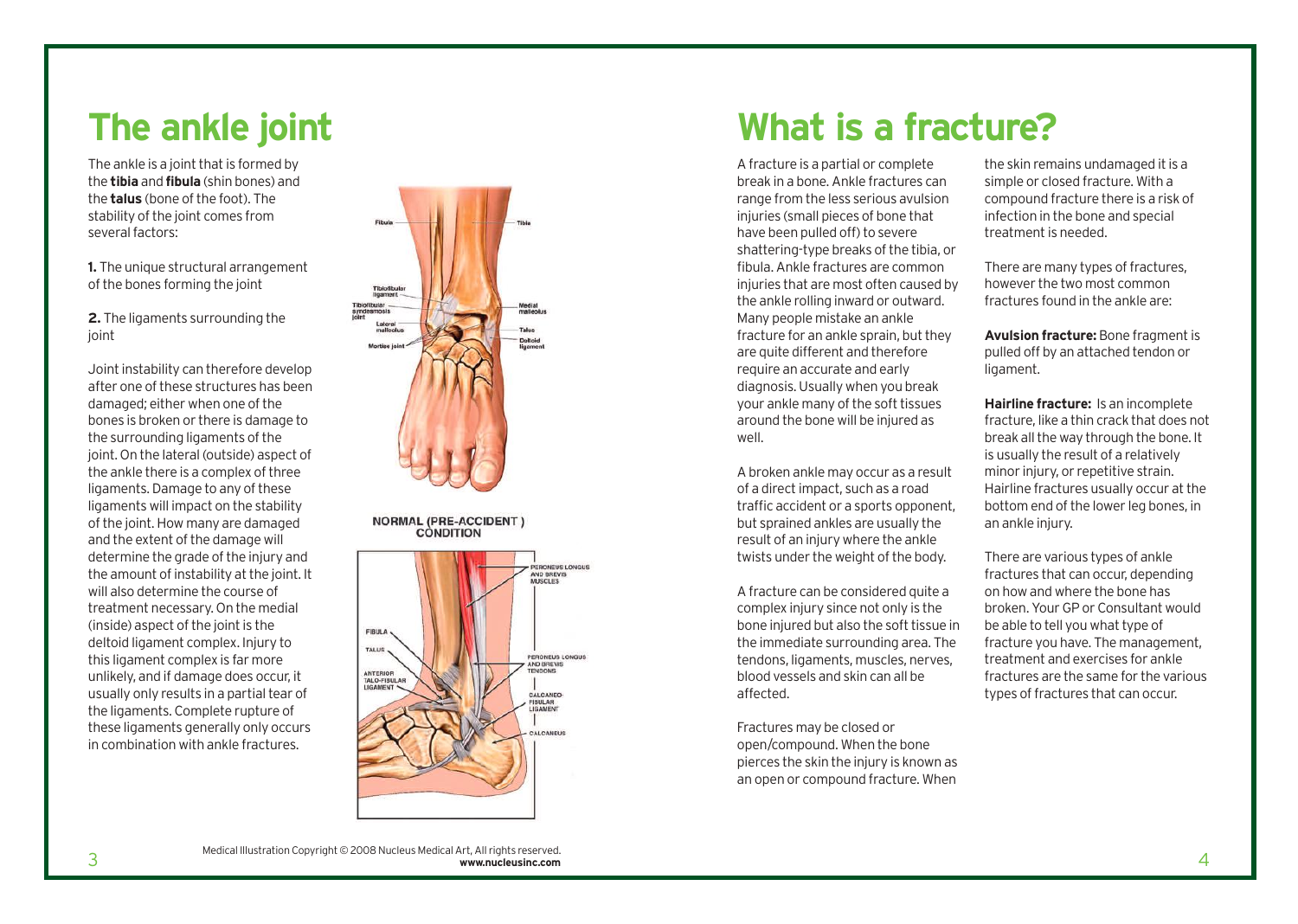### **Signs and Symptoms**

An ankle fracture is accompanied by one or more of these signs and symptoms:

#### ● **Pain at the site of the fracture**, which in some cases can extend from the foot to the knee.

**• Significant swelling**, which may occur along the length of the leg or may be more localized.

● **Blisters** may occur over the fracture site. These should be promptly treated by your Consultant.

**• Bruising**, this would have developed soon after the injury.

● **Inability to walk**. However, it is possible to walk with less severe breaks, so never rely on walking as a test of whether a bone has been fractured.

● **Change in the appearance of the ankle** so that it differs from the other ankle.

● **Bone protruding through the skin**. Fractures that pierce the skin require urgent attention because they can lead to infection and prolonged recovery.

### **What treatment can I receive?**

If an ankle fracture is suspected you should see your GP or go to A&E. If your GP is unsure regarding whether or not the bone is in fact broken, or to determine the extent of the injury, Xrays may be taken to confirm this,. Other injuries can also occur around the ankle joint, including ankle sprains, Achilles tendon ruptures; and these injuries can be confused with a broken ankle. It is important for the ankle to be properly evaluated so that a treatment plan can be developed. However, until you are able to be examined by your GP, and for the initial stages of your injury, the

"R.I.C.E." method should be followed. This involves:

### **REST**

Allow your injured ankle to rest for approximately 24 hours after the injury. Caution should be taken against vigorous exercise; however exercises for the uninjured leg can be performed. Isometric (static) exercises can be performed from an early stage to increase muscle strength. Exercises must be done in a pain free range of motion to prevent further damage.

#### **ICE**

During the first 48-72 hours, apply ice to the ankle every two hours for 15- 20 minutes to decrease pain and swelling. Do not place ice directly on to the skin and do not use for over 30 minutes at a time.

### **COMPRESSION**

Use an ankle brace, strapping or a bandage to provide both support and pressure to the area to help reduce swelling.

### **ELEVATION**

Elevate as much as possible with ice and compression. Elevate the foot higher than the waist to reduce swelling and pain.

Your GP or Consultant will assess how the injury occurred and, combined with the x-ray results, will formulate a plan to restore normal ankle alignment and function.

Treatment of ankle fractures depends upon the type and severity of the injury. Options include:

● **Immobilisation**. Certain fractures are treated by protecting and restricting the ankle and foot in a cast or splint, or what is commonly known as a 'moon-boot'. These allow for the bone to heal.

● **Prescription medications**. To help relieve the pain a medical professional may prescribe pain medication or anti-inflammatory drugs.

**• Surgery.** For some injuries, surgery is needed to repair the fracture and other related injuries, if present. Your consultant will select the procedure that is most appropriate for your injury.

● **Crutches**. For the period of time that the ankle is in a cast, crutches will be issued by your GP or Consultant to minimise weight bearing on the injured leg. Your doctor will be able to explain the use of the crutches to you in more detail.

It is important to follow your GP or Consultant's instructions after treatment. Failure to do so can lead to long term unsatisfactory result. Complete healing can take anything from 4-6 weeks to 3 months.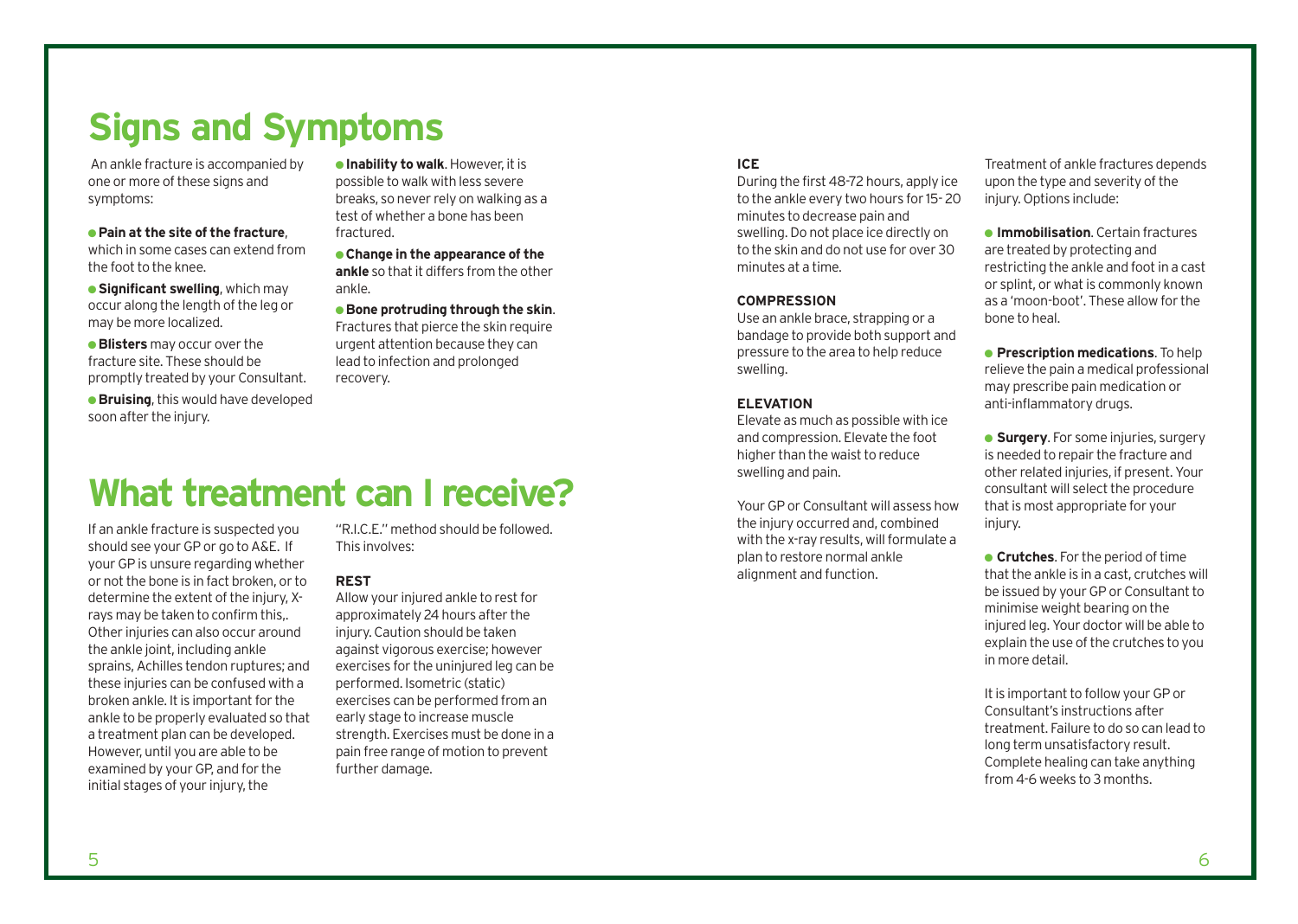### **Exercises**

When your GP or Specialist decides you are ready, start range-of-motion and flexibility exercises. This will usually be shortly after your cast has been removed. You may be referred to a physical therapist to assist you with these exercises, however many are very simple and easy to do on your own. Remember that your balance will also be affected after an injury such as a fracture. Try to incorporate some simple, safe balance exercises into

your daily routine such as standing on one leg, or weight shifting. Make sure that your ankle is fully healed before returning to sport or strenuous activity. It takes at least six to eight weeks for even a simple ankle fracture to heal, and may take several months before you can return to intense physical activity. Remember to use the RICE principle should you have some slight swelling following any of the exercises.

## **Exercises** phase 1

### **STRETCHING EXERCISES**

You can start with Phase one exercises when the swelling and the pain starts to decrease. Pain is your guide as to when you can start, and how much activity is enough. The goal of this phase is to increase the range of motion and flexibility, which will aid in circulation and help eliminate swelling.



● **Hold each stretch for 30 seconds and repeat 3 times each**

● **Repeat the stretches 2-3 times a day. Perform them in a slow and controlled manner, pull the leg until you feel the stretch but do not pull it into the pain threshold.**

● **If you do not have tubing you can make use of an old stocking**

#### **PLANTAR FASCITIS STRETCH**

Sit with your leg straight. Using a towel or old stocking place it over the ball of your foot and pull it towards you until a stretch is felt through the arch of your foot. (You may feel the stretch in the back of the thigh and the calf)

### **Exercises** phase 1



#### **GASTROCNEMIUS STRETCH**

Stand about a meter away from a wall. Place both hands against the wall with one foot further back than the other. Now lean in towards the wall, bending the front knee and keeping the back knee straight and the heel on the floor.



#### **SOLEUS STRETCH**

In the above position, now keep the back leg slightly bent, with the heel on the floor and toes pointing in a straight line to the wall. Lean into the wall until a stretch is felt in the lower calf.



### **ANKLE CIRCLES**

Slowly rotate foot/ankle clockwise and counter clock-wise. Gradually increase range of motion. Avoid pain.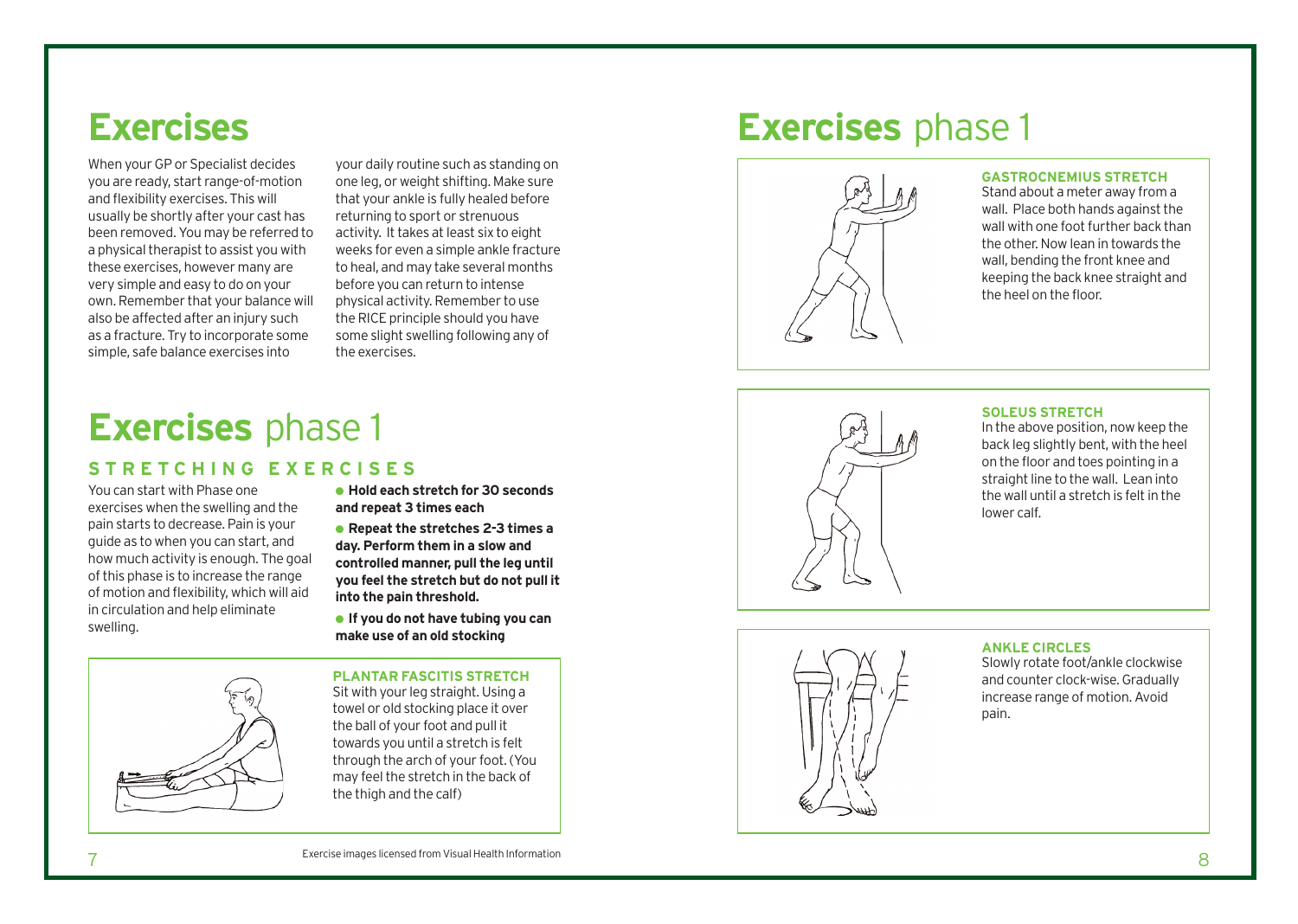### **Exercises** phase 1 (continued)



**TIBIALIS ANTERIOR STRETCH** Lay on your back with one knee bent and the other straight. Raise the straight leg up holding behind your knee. Now point your toes forwards and inwards, and you should feel a stretch along the front of your leg. Only rotate to a pain free position.

#### **BALL ROLL**

Use a rolling pin or tennis ball. While seated, roll the rolling pin or ball with the arch of your foot. Progress to doing this exercise while standing as you can tolerate it. Alternatively, use a plastic 1 litre bottle and fill it with water, and freeze it. Roll the planter aspect (bottom) of your foot backwards and forwards over the bottle while applying constant but light pressure on the foot.



**HAMSTRING STRETCH**  Lie on your back and support your thigh behind the knee. Slowly pull the leg towards your chest and then straighten the knee until a stretch is

### **WEIGHT SHIFTING**

felt in the back of the thigh.

Stand up straight and shift your weight from one leg to another in a slow and controlled manner.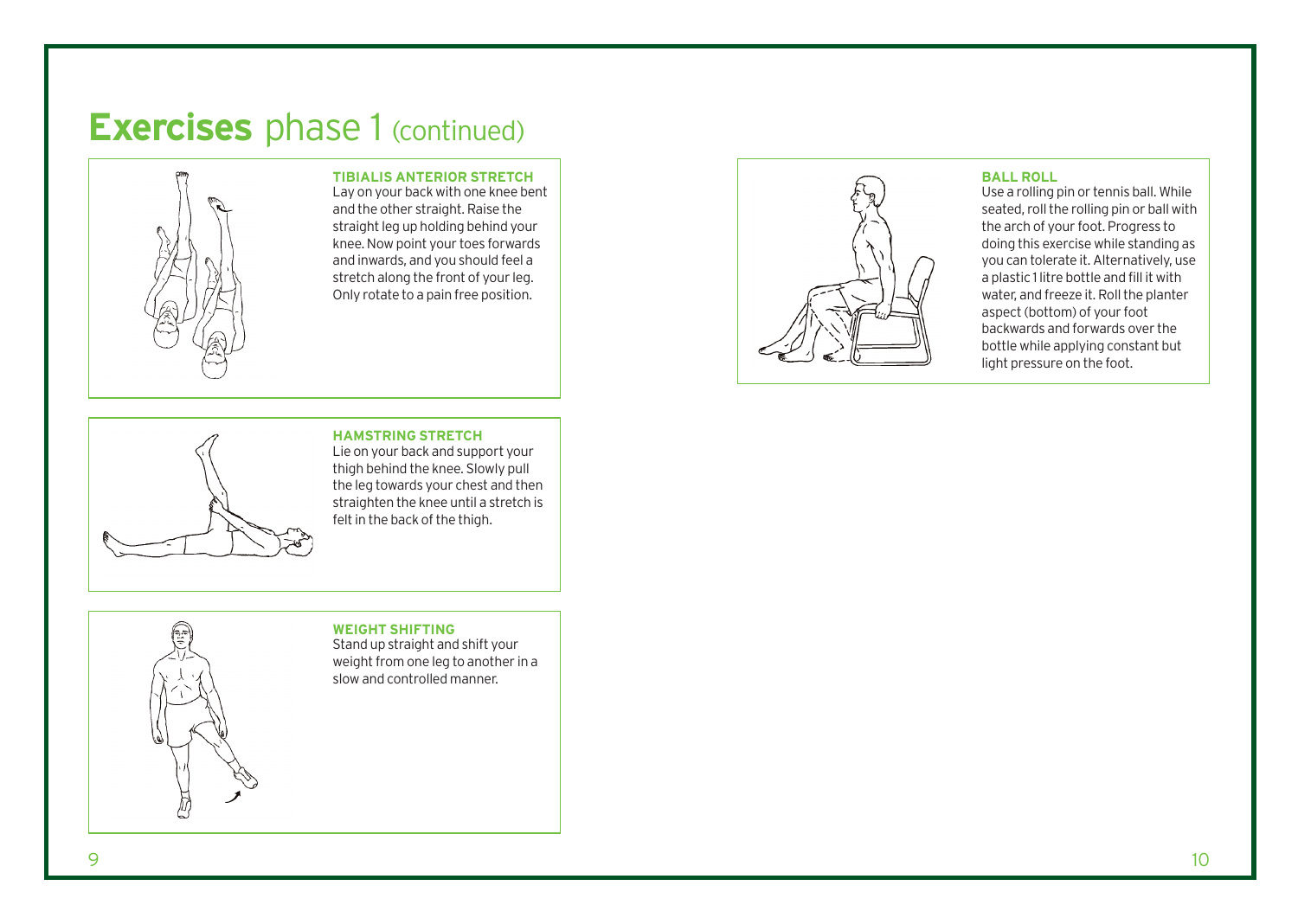### **Exercises** phase 2

### **MOBILITY & STRENGTHENING EXERCISES**

● **Repeat two sets of 10-12 repetitions of each exercise.**

### ● **Make sure that you work in a pain free range of movement and gradually**

#### ● **increase your range as you get stronger.**

This phase of exercise can be started when you are able to complete phase 1 exercises pain free and with control. You should no longer have swelling or pain and if this is not the case it is important that you consult your GP or

Therapist to ensure that there are no other problems and that you are completing the exercise programme correctly. Do not be afraid to go back to phase 1 if you feel that you are unable to safely continue with the Phase Two exercises. Alternatively, you can overlap the phases if you are not completely confident to do all the exercises in phase 2 yet. Use pain as a marker for doing too much or maybe even doing the exercise incorrectly. Continue with the stretches as in phase 1.

#### **ANKLE ALPHABET**

Sitting/lying with your leg out str etched in front. Now raise the leg, keeping knee straight and leg still. Slowly 'paint' the alphabet in the air with ankle to get full range o f movement. The movement should not be from your hip, only your ankle, and the range should be pain free.



#### **RESISTED DORSIFLEXION**

With the tubing (or an old stocking) anchored to a fixed object (table leg), and attached around your foot, pull the foot towards you. Return slowly to your starting position.



#### **RESISTED PLANTAR FLEXION**

Whilst holding one end of the tubing and the other tied around your ankle, press the foot downwards towards the floor. Return slowly to starting position.



### **RESISTED INVERSION**

Tie ends of the band together, and anchor the band around a table. Sitting side on to the table, loop the band around the foot of your injured ankle which should be closest to the table. Move toes up and in toward opposite knee. Be sure to only use your ankle.



### **RESISTED EVERSION**

Now turn around so your injured ankle is furthe st from the table, with the band attached around the foot. Now move the toes of the foot up and out t o ward outer shin, pulling the band away from the table.



### **STEP STRENGTHENING EXERCISES**

Stand on a step and tighten the quads (the thigh muscle) as you bend and straighten the knee. Don't let the leg being lowered become weight bearing.